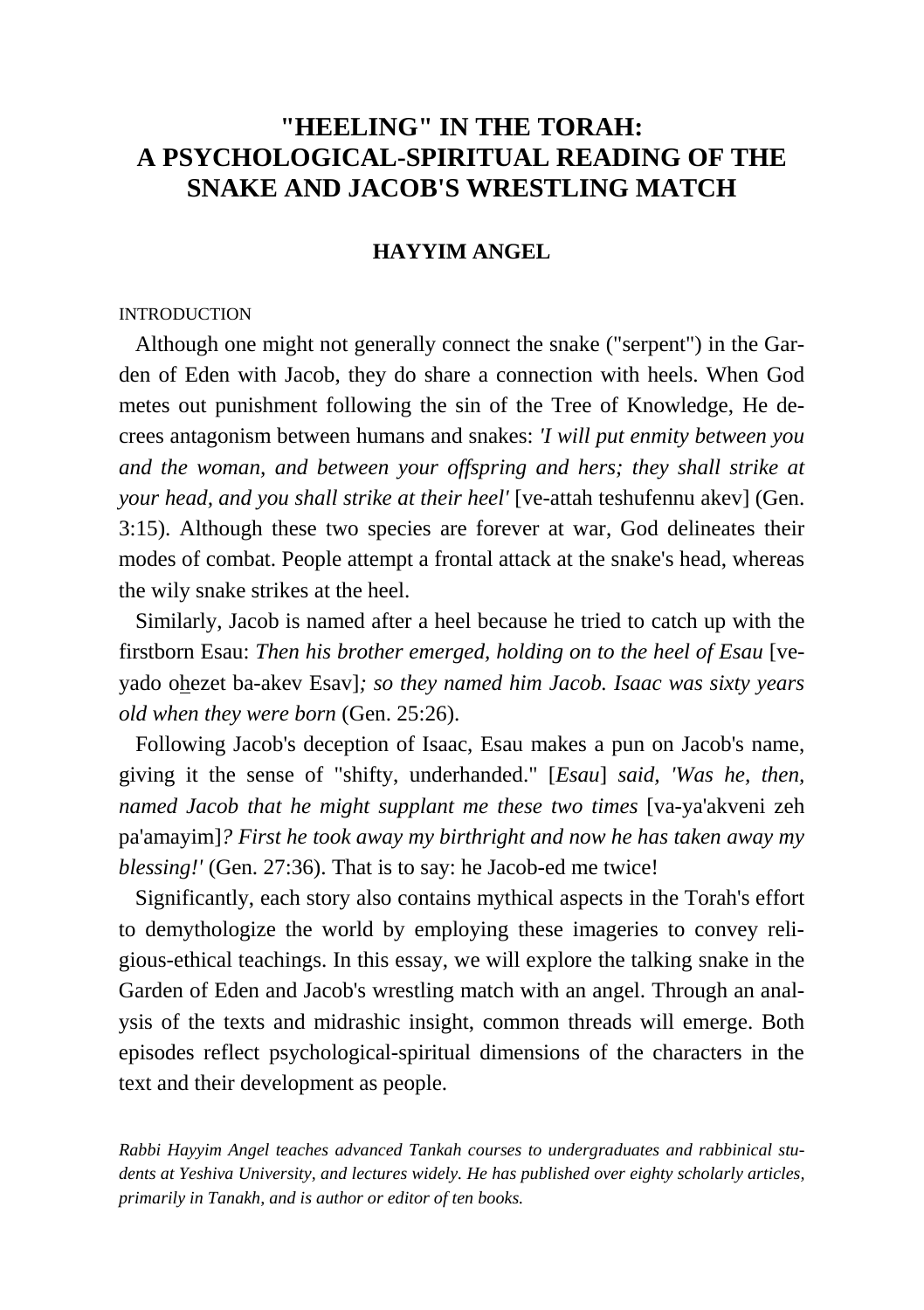### THE TALKING SNAKE

 How could a snake speak a language that Eve could understand? The Torah does not refer to the snake's communicating with her as a miracle, unlike Balaam's talking donkey when *God opened its mouth* (Num. 22:28). Several commentators therefore insist that this story be read as non-literal.<sup>1</sup> Those who retain a literal reading offer creative interpretations to explain how a snake could communicate with Eve. For example, Hizkuni suggests that the snake accidentally ate from the Tree of Knowledge and consequently attained special powers. For his explanation to work, one must assume that the tree had magical properties, which is not necessarily the case. Alternatively, S. D. Luzzatto proposes that the snake wiggled in a manner that Eve could understand. In his commentary on chapter 22 of Numbers, Luzzatto has a similar explanation for Balaam's talking donkey.

 Perhaps the most intriguing and compelling answer is submitted by the Zohar (*Bereshit* 1:35b), as well as by Radak, Sforno, and Yehudah Kiel.<sup>2</sup> The snake should be viewed as a personification of Eve's "evil inclination." In this reading, Eve was struggling with herself and temptation. Prior to her sin, the snake personified sin and temptation outside of Eve. Once Eve sinned, however, sin became an integral part of her personality and this, ultimately, is the "knowledge" she and Adam acquired. From this vantage point, the Torah employs the mythical image of a talking snake to convey a deeper psychological truth that applies to all people.

 M. D. Cassuto adduces further textual support for this interpretation: *The man named his wife Eve* [Havvah]*, because she was the mother of all the living* [em kol hai] (Gen. 3:20). The name Havvah carries additional wordplay with the Aramaic term for snake, *hivya*. 3 One *midrash* also makes this association: "She was given to him for an adviser [*havveh da'at* = give an opinion], but she played the eavesdropper like the serpent [*hivya*]" (*Gen. Rabbah* 20:11). Thus, by using snake imagery in particular, the Torah depicts the external personification of Eve's temptation that became internalized through sin. It was enshrined as part of Eve's name and essence. The ongoing battle between man and snake (Gen. 3:15) represents this never-ending struggle of the application of free will for the good. One's ideal strategy is to frontally attack the snake with his or her heel. People must likewise confront their inclination to sin if they wish to prevail.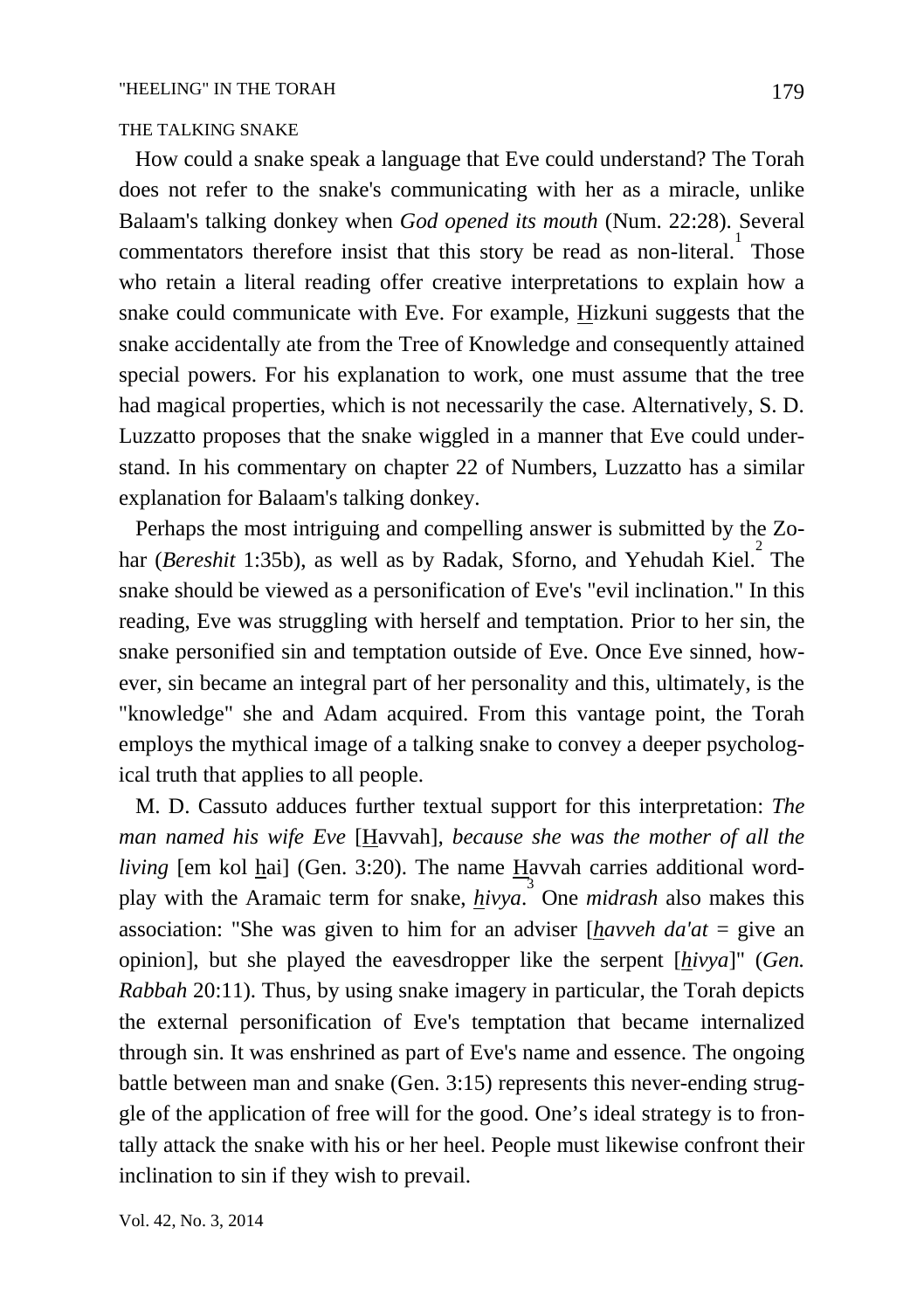HAYYIM ANGEL

# WRESTLING WITH ANGELS

 From the moment he deceived his father, Jacob became a refugee. He suffered the trickery of his father-in-law Laban, which is seen by the Torah as retribution for his own deceitful act.<sup>4</sup> Jacob lived in fear after running away from home, despite repeated promises of divine protection (Gen. 31:3; 32:7- 13).

 Why should Jacob have doubted God's explicit assurances? The Talmud suggests that Jacob was concerned that he had perhaps sinned, thereby forfeiting God's promises: *'Remember, I am with you; I will protect you wherever you go…'* (Gen. 28:15); "yet another verse reads: *Then Jacob was greatly afraid* (Gen. 32:8)! [The answer is that] he thought that some sin might cause [God's promise not to be fulfilled]" (TB *Berakhot* 4a).

 Alternatively, perhaps Jacob was worried about the ultimate fulfillment of such long-term promises, and God deemed his questions to be reasonable. A *midrash* states that "the righteous have no assurance in this world" (*Gen. Rabbah* 76:2). In fact, Jacob suffered considerably throughout his life, despite God's repeated assurances of protection. He was threatened by Esau and cheated by Laban; his daughter Dinah was raped; his wife Rachel died in childbirth; his son Reuben acted inappropriately toward Bilhah; and his sons sold Joseph into slavery.

 Jacob prepared for his confrontation with Esau by dividing his camp, praying to God, and attempting to appease Esau with gifts. During the night, Jacob wrestled with a being generally assumed to be an angel:

*That same night he arose, and taking his two wives, his two maidservants, and his eleven children, he crossed the ford of the Jabbok ... Jacob was left alone. And a man wrestled* [va-ye'avek] *with him until the break of dawn. When he saw that he had not prevailed against him, he wrenched Jacob's hip at its socket, so that the socket of his hip was strained as he wrestled with him. Then he said, 'Let me go, for dawn is breaking.' But he answered, 'I will not let you go, unless you bless me' . . . Said he* [*the other*]*, 'Your name shall no longer be Jacob, but Israel, for you have striven with beings divine and human, and have prevailed'* (Gen. 32:23-29).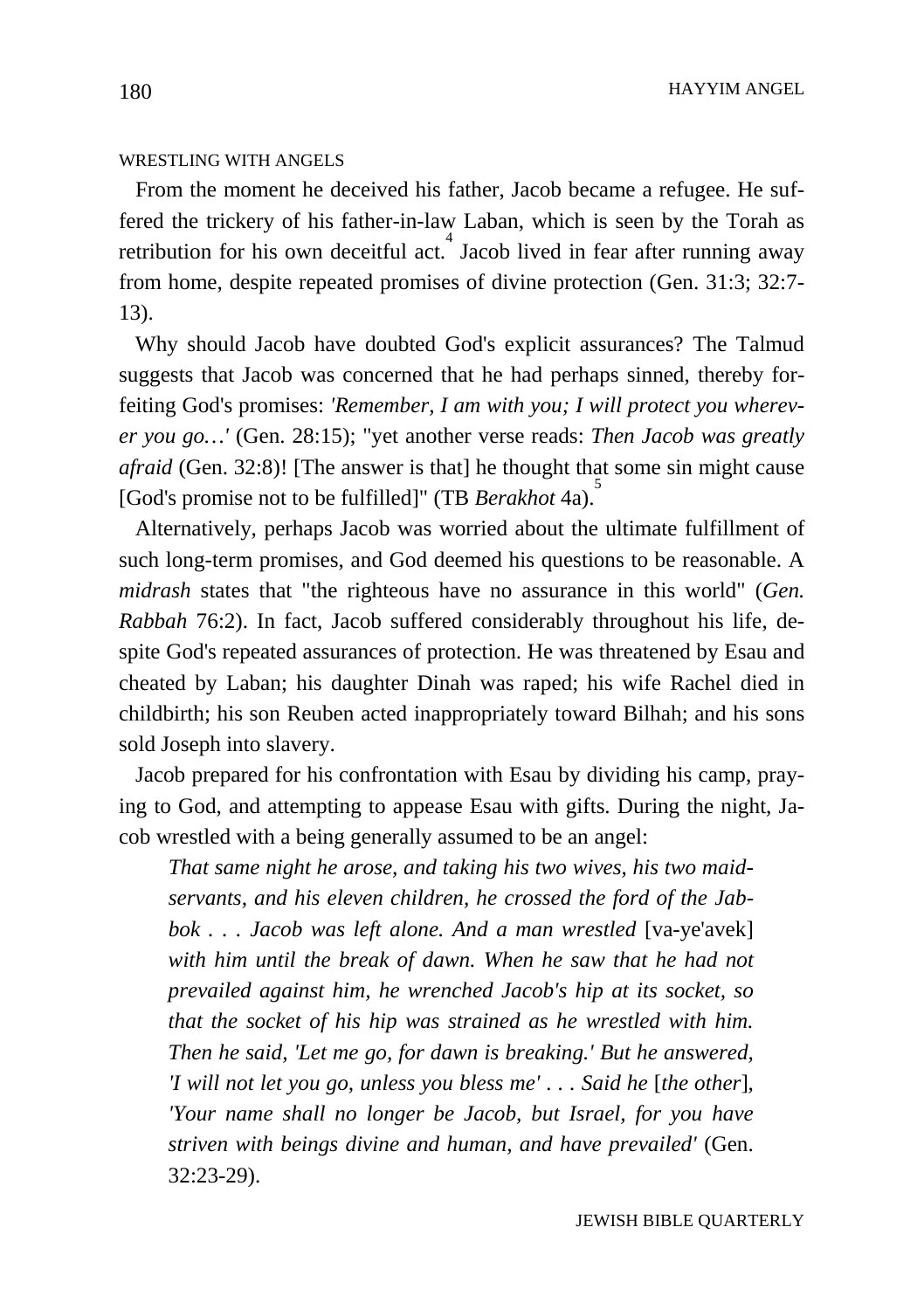Who was this angel? "R. Hama bar Hanina said: It was the tutelary Prince [guardian angel] of Esau" (*Gen. Rabbah* 77:3). Within this interpretation, the struggle with the angel represents Jacob's struggle with his brother. After prevailing over Esau's guardian angel, Jacob obtains forgiveness and a blessing from Esau when they encounter one another. Thus the mythical encounter with an angel is paralleled by Jacob's real-life experience. $\overset{6}{\phantom{6}}$ 

 When Jacob and Esau subsequently meet, Jacob tells his brother that seeing him is like seeing the face of God. This is an unusual compliment, but Jacob knows that he has battled an angel representing physical and metaphysical Esau. Jacob wants Esau to accept his gift as atonement for past wrongs and refers to it as a *berakhah*: *But Jacob said, 'No, I pray you; if you would do me this favor, accept from me this gift; for to see your face is like seeing the face of God, and you have received me favorably. Please accept my present* [berakhah] *which has been brought to you, for God has favored me and I have plenty.' And when he urged him, he accepted* (Gen. 33:10-11).

 Jacob has at last overcome the negativity of his deception over twenty years earlier.

 A second midrashic opinion states that "he appeared to him in the guise of a shepherd" (*Gen. Rabbah* 77:2). This *midrash* apparently refers to Jacob's struggle with himself. The angel resorts to a sly, underhanded move during the struggle, reminiscent of Jacob's deceitful action and also parallel to the snake's efforts to strike at a person's heel. The angel thus represents that element in Jacob, whereas the latter prevails with a frontal attack. Jacob ultimately needed to confront himself if he was to move beyond that traumatic event. Once he wrestled with the angel, Jacob prevailed over the old ghosts of his deception. The angel therefore blessed him, declaring that he would no longer be called Jacob, referring to that deception, but rather Israel.

#### JACOB AND ISRAEL

 In contrast to Jacob, Adam and Eve never took personal responsibility for their sin, shifting the blame to others instead. The interpretations in both cases are similar: the snake was an external personification of Eve's inner consciousness and Jacob wrestled with the personification of an aspect of his inner consciousness. However, in contrast to Adam and Eve, who incurred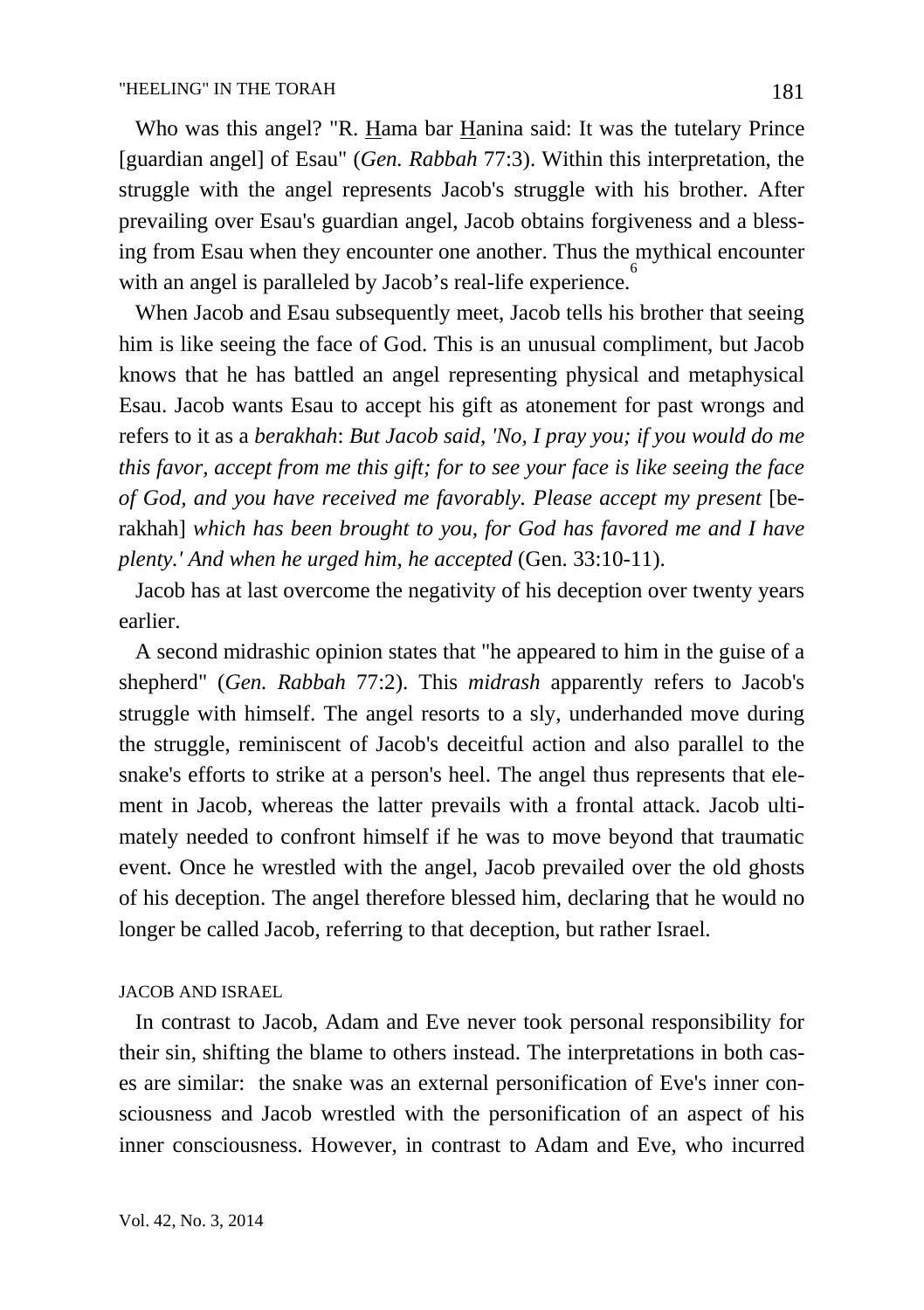the penalty of banishment for their unwillingness to take responsibility for their actions, Jacob was finally able to return home after this confrontation.

 Although God subsequently renames Jacob once again (Gen. 35:9-10), His blessing does not seem to have a permanent effect. Despite this name change, Jacob is still called "Jacob" forty-five times up to the end of Genesis and "Israel" thirty-four times. Jacob subdued his proclivity to deception, but he and his descendants as a nation continued to manifest both names and traits. Not only is Jacob regularly called Jacob, but at the end of his life he blesses the firstborn sons of Bilhah and Zilpah with heel imagery: *Dan shall be a serpent by the road, a viper by the path, that bites the horse's heels* [ha-noshekh ikkevei sus] *so that his rider is thrown backward…Gad shall be raided by raiders, but he shall raid at their heels* [ve-hu yagud akev] (Gen. 49:17, 19).

 Later prophets also express the dichotomy of the Israelites being children of Jacob and children of Israel. Hosea offers a critical reading of the Genesis story to rebuke the Northern Kingdom shortly before its demise: *Ephraim surrounds Me with deceit, the House of Israel with guile . . . The Lord once indicted Judah, and punished Jacob for his conduct, requited him for his deeds. In the womb he tried to supplant his brother* [ba-beten akav et ahiv]; *grown to manhood, he strove with a divine being* (Hos. 12:1-4).

 Jeremiah also alludes to Jacob's deceitfulness when he rebukes Jerusalem shortly before its downfall:

*Beware, every man of his friend! Trust not even a brother! For every brother takes advantage* [ki khol ah akov ya'kov]*, every friend is base in his dealings. One man cheats the other, they will not speak truth; they have trained their tongues to speak falsely; they wear themselves out working iniquity. You dwell in the midst of deceit*  [mirmah]*. In their deceit* [be-mirmah]*, they refuse to heed Me – declares the Lord* (Jer. 9:3-5).

 Jeremiah likewise repeats the term *mirmah*, used earlier by Isaac in regard to Jacob's trickery: *ba ahikha be-mirmah* – *your brother came with guile* (Gen. 27:35).

 On the positive side, Isaiah's prophecy of redemption speaks of a future transformation from Jacob to Israel when the crooked will become straight: *'Let every valley be raised, every hill and mount made low. Let the rugged*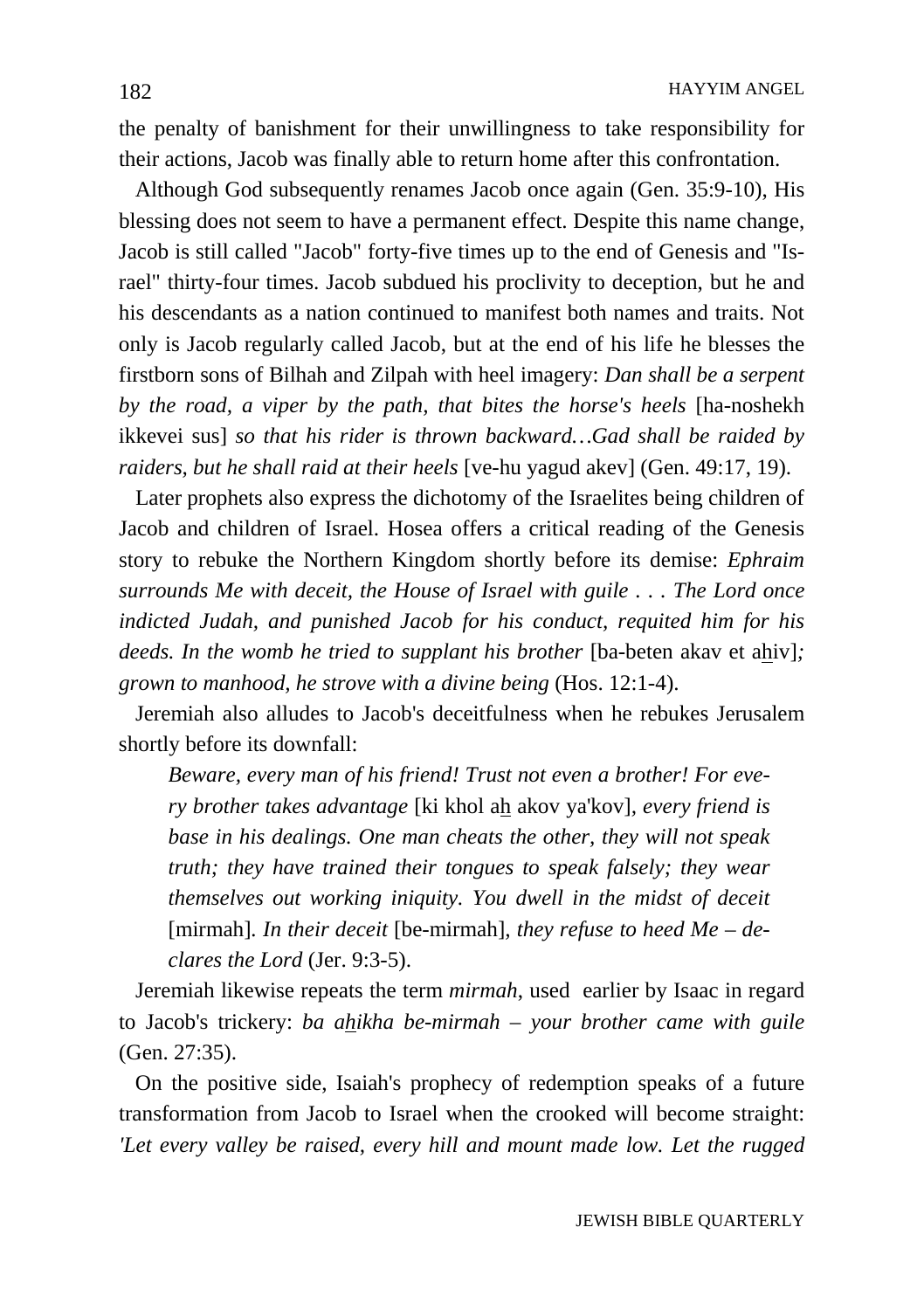*ground become level and the ridges become a plain* [ve-hayah he-akov lemishor] (Isa. 40:4).

 Unlike the permanent transformation of Abraham and Sarah, with their name changes, Jacob can never fully become Israel. Abraham and Sarah went from being childless to having a child and begot their covenantal nation. Their name changes reflect a one-time transformational event. For Jacob to become Israel, an ongoing process needed to occur. Jacob received his blessing from God and the angel when he was willing to confront himself and begin that transformation, but character change is a life-long process rather than a one-time event.

 On a personal and national level, Jacob must constantly strive to become Israel. Israel means honesty, uprightness, willingness to confront adversity, taking personal responsibility. The internal struggle between the Israel and the Jacob continues through history on a national plane and also within every individual.

### **CONCLUSION**

 We have considered the relationship between the Garden of Eden and Jacob narratives. Both employ mythical imageries – a talking snake, a wrestling match with an angel. Both use these imageries to explore deep spiritual and psychological realities pertaining to the universal human condition. Eve's dialogue with the snake is best understood as the inner voice that leads her to sin. The narrative's conclusion, that man and snake will always do battle, reflects the ongoing internal struggle of using free will to choose the good. The snake guilefully bites a person's heel, but people can use their heels to vanquish the snake in direct confrontation, thereby overcoming their inner urge to sin. Jacob's wrestling with the angel is a spiritualized expression of his struggle with Esau and with himself over deceiving his father. By confronting the angel head-on, Jacob was able to face his brother and himself, and initiate the process of becoming Israel. In essence, Jacob used his heel to defeat his inner snakes and conflicts, thus emerging victorious. The Torah further teaches us that neither battle is ever won. People will never completely vanquish the inner snake driving them to sin, and Jacob will never fully become Israel. Yet by forthrightly addressing internal and external conflicts and challenges, one may steadily move in the right direction.